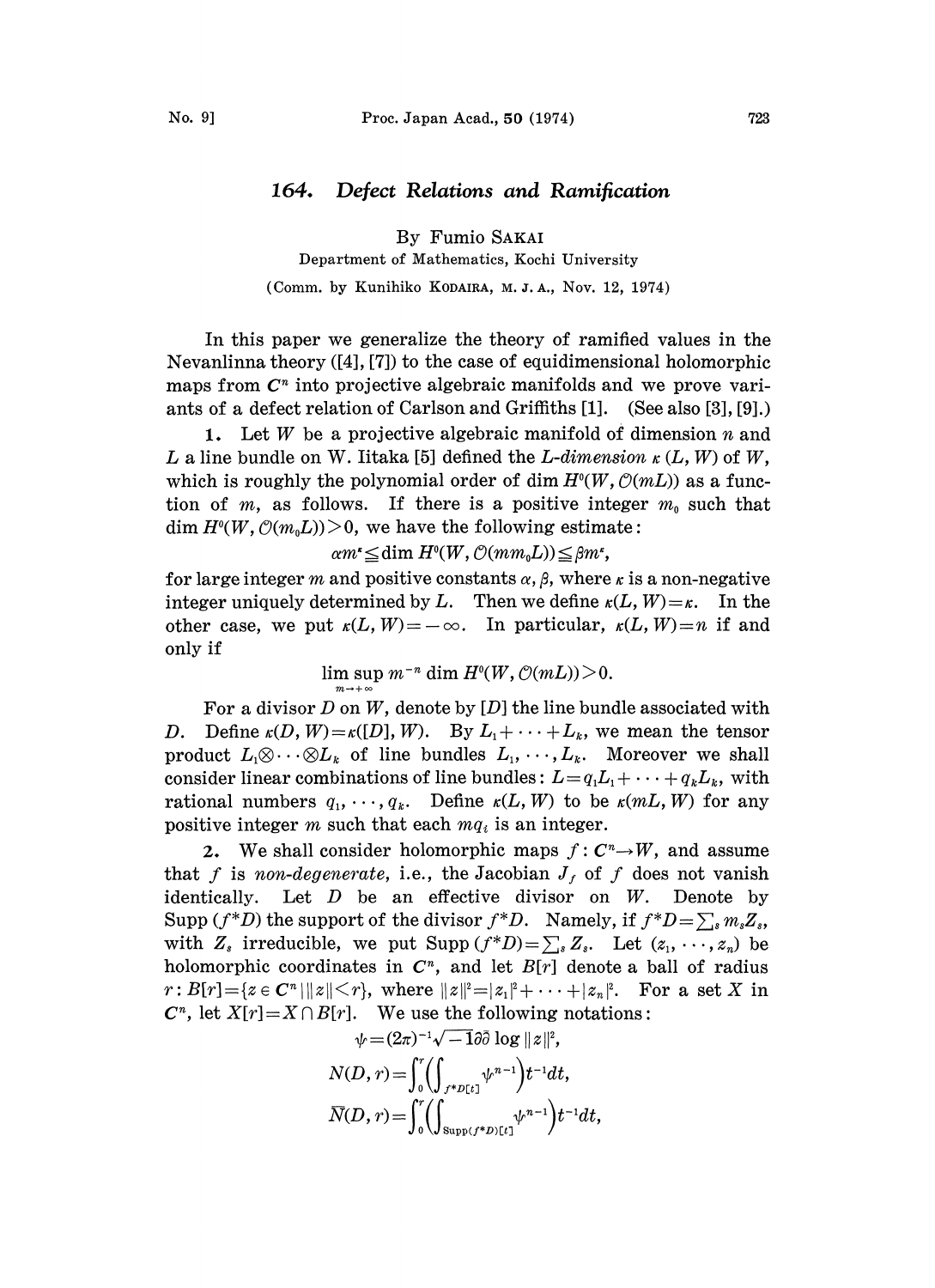$$
N_1(r) = \int_0^r \left( \int_{\{J_f\} \in L^1} \psi^{n-1} \right) t^{-1} dt.
$$

Definition. Let L be a line bundle on W and let  $\omega$  be a real (1, 1) form belonging to the Chern class  $c_1(L)$ . Set

$$
T(L,r) = \int_0^r \left( \int_{B[t]} f^* \omega \wedge \psi^{n-1} \right) t^{-1} dt.
$$

For a divisor D, set  $T(D, r) = T([D], r)$ . For a linear combination of line bundles:  $L = q_1 L_1 + \cdots + q_k L_k$ , set  $T(L, r) = q_1 T(L_1, r) + \cdots$  $+ q_k T(L_k, r).$ 

Let 
$$
D
$$
 be an effective divisor on  $W$ . We have the following Theorem 1 (see [1], [3] for a proof).

(1) 
$$
N(D, r) \leq T(D, r) + O(1).
$$
Proposition 1. If  $f(C^n) \cap D \neq \emptyset$ , then  
  $\liminf_{r \to +\infty} [T(D, r)/\log r] > 0$   
Corollary. If *L* is a line bundle such that  $\kappa(L)$ 

 $(u, W) \geq 1$ , then (2) lim inf  $[T(L, r)/\log r] > 0$ .

**Proposition 2.** If L is a line bundle such that 
$$
\kappa(L, W) = n
$$
, then  
(3)  $\liminf [T(L, r)/T(D, r)] > 0$ .

Proof. This follows from the fact that there is an effective divisor  $Z \in |mL-D|$  for some large integer m (cf. [6], [8]).

Let  $D=D_1+\cdots+D_k$  be a divisor on W satisfying the following conditions:

(4) (i) Each  $D_i$  is non-singular,

(ii)  $D$  has only normal crossings.

By a similar method as in [1], [3], [8], we obtain

Theorem 2 (Second main theorem). Let L be a line bundle such that  $\kappa(L, W) = n$ ,  $\beta$  a constant,  $0 \leq \beta \leq 1$ , and let  $K_W$  denote the canonical bundle of W. Then

( 5 )  $T(D, r) - N(D, r) + N_1(r) \leq -T(K_w, r) + O(\log T(L, r)),$ for  $r \notin E$ , where E is a union of intervals  $\subset [0, +\infty)$  such that  $\int_{r} d(r^{\beta}) \leq +\infty$ .

3. Let D be a divisor on W and  $f: C<sup>n</sup> \to W$  a holomorphic map. Define

(6)  
\n
$$
\delta(D)=1-\lim_{r \to +\infty} \sup [N(D,r)/T(D,r)].
$$
\n
$$
\Theta(D)=1-\lim_{r \to +\infty} \sup [\overline{N}(D,r)/T(D,r)].
$$
\n(6)  
\n
$$
\theta(D)=\lim_{r \to +\infty} \inf [N(D,r)-\overline{N}(D,r))/T(D,r)],
$$
\n
$$
\gamma_1(D)=\lim_{r \to +\infty} \inf [N_1(r)/T(D,r)].
$$

called the  $\emph{ramification index}$  of  $D$ . It is easily seen that Remark. The quantity  $\delta(D)$  is called the *defect* of D and  $\theta(D)$  is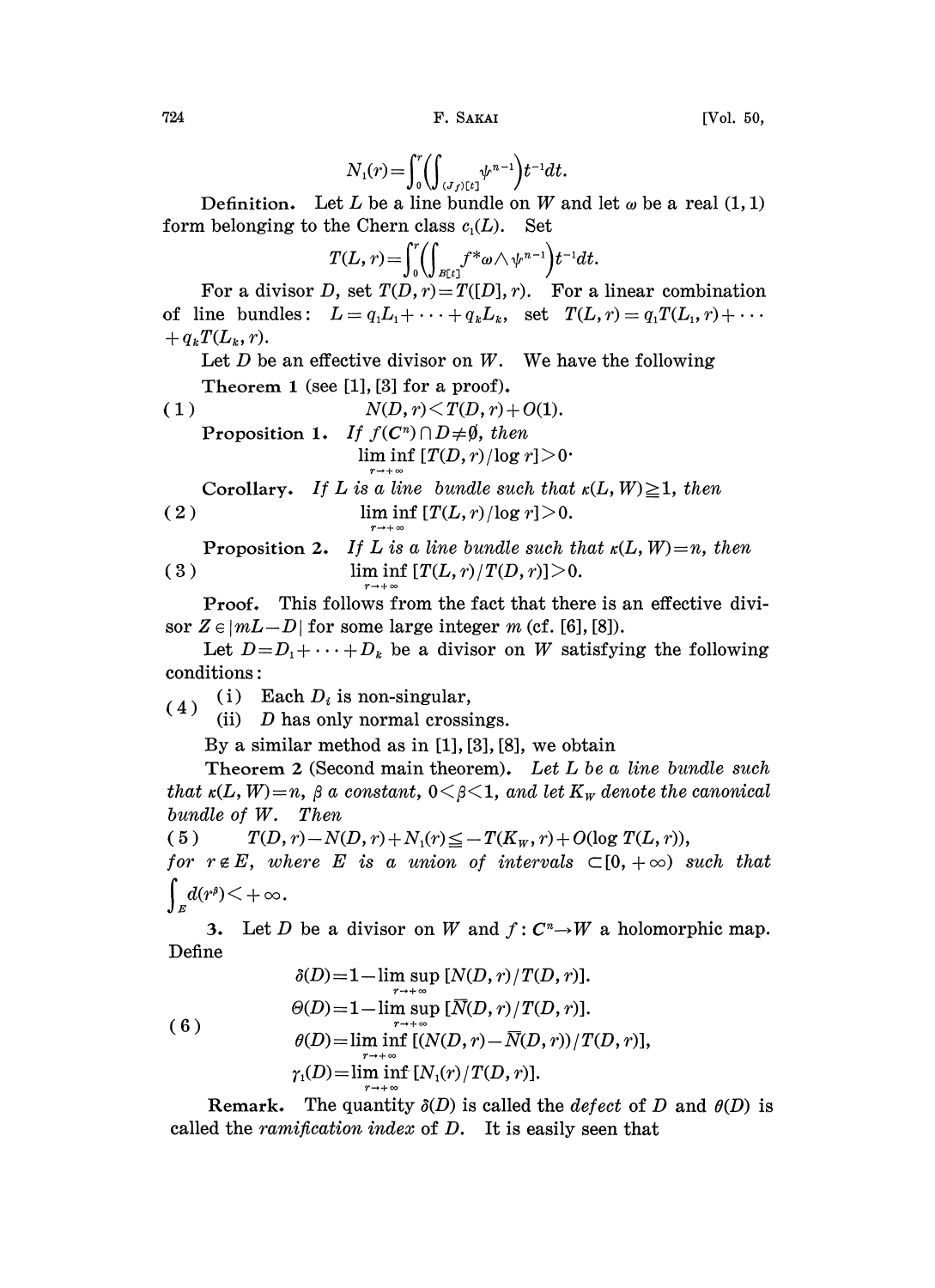$0\leq \delta(D)\leq 1, \quad 0\leq \Theta(D)\leq 1, \quad 0\leq \theta(D)\leq 1, \quad \delta(D)+\theta(D)\leq \Theta(D).$ If  $f(C^n) \cap D = \emptyset$ , then  $\delta(D)=1$ ,  $\Theta(D)=1$ , and  $\theta(D)=0$ .

Lemma 1. Let  $D_1, \dots, D_k$  be divisors on W and let  $D = D_1 + \dots$ **Lemma 1.** Let  $I + D_k$ . Then we have

$$
(i) \quad \sum_{i=1}^k \left\{ \liminf_{r \to +\infty} [T(D_i, r)/T(D, r)] \right\} \delta(D_i) \leq \delta(D),
$$

(ii

(iii) 
$$
\sum_{i=1}^{k} \{ \liminf_{r \to +\infty} [T(D_i, r)/T(D, r)] \} \theta(D_i) \leq \theta(D).
$$

Proof. Clearly, given 
$$
\varepsilon > 0
$$
, the definition (6) implies  
\n
$$
T(D_i, r)(\delta(D_i) - \varepsilon) < T(D_i, r) - N(D_i, r),
$$

for sufficiently large r. Since  $N(D,r)=N(D_1,r)+\cdots+N(D_k,r)$  and  $T(D, r) = T(D_1, r) + \cdots + T(D_k, r)$ , we have<br>  $\sum_{i=1}^k T(D_i, r)(\delta(D_i) - \varepsilon) \leq T(D, r) - N(D, r)$ ,<br>
from which follows

$$
\sum_{i=1}^k T(D_i,r)(\delta(D_i)-\varepsilon)\leq T(D,r)-N(D,r),
$$

from which follows

Letting 
$$
\varepsilon \to 0
$$
, we get the inequality (i). Noting that  $\overline{N}(D, r) \leq \delta(D)$ .  
Letting  $\varepsilon \to 0$ , we get the inequality (i). Noting that  $\overline{N}(D, r) \leq \overline{N}(D_1, r)$ 

 $+\cdots+\overline{N}(D_k, r)$ , we can similarly show (ii), (iii).

**Proposition 3.** Let  $D = D_1 + \cdots + D_k$  be a divisor on W saisfying the condition (4). Then

(8) 
$$
N(D,r) - \sum_{i=1}^{k} \overline{N}(D_i,r) \leq N_1(r).
$$

the condition (4). Then<br>
(8)  $N(D, r) - \sum_{i=1}^{k} \overline{N}(D_i, r) \leq N_1(r)$ .<br>
Proof. Set S={the singular locus of Supp (f\*D)}. Take a point  $x \in (Supp (f * D)) - S$ , and let  $(z_1, \dots, z_n)$  be holomorphic coordinates around x such that Supp  $(f^*D) = \{z_1=0\}$  at x. By (4), we can take local coordinates  $(w_1, \dots, w_n)$  around  $f(x)$  such that  $D_i = \{w_i = 0\}, i = 1, \dots, j$ ,  $j \leq k$ , at  $f(x)$ . Writing f as

$$
z=(z_1,\dots,z_n)\rightarrow w_i=f_i(z),\qquad i=1,\dots,n,
$$

we have

$$
\begin{cases}\nf_i(z) = z_1^{m_i} \cdot g_i(z), & g_i(x) \neq 0, \quad i = 1, \dots, j, \\
f_i(x) \neq 0, & i = j + 1, \dots, n,\n\end{cases}
$$

where each  $m_i$  is the multiplicity of  $f^*D_i$  at x. Hence

$$
f^*D_i-\text{Supp}(f^*D_i) = \begin{cases} (m_i-1)\{z_1=0\}, & i=1,\cdots,j, \\ 0, & i=j+1,\cdots,k. \end{cases}
$$

Moreover we see readily that

 $J_f = z_1^m \cdot G(z), \qquad m = \sum_{i=1}^k (m_i - 1), \qquad (J_f) \ge m\{z_1 = 0\}, \text{ at } x.$ Thus we have

$$
f^*D - \sum_{i=1}^k \text{Supp}(f^*D_i) \leq (J_f), \quad \text{at } x.
$$

This holds outside S, and since  $\operatorname{codim}_{C^n} S \geq 2$ , this holds in  $C^n$ .

Q.E.D.

Remark. From (8), it follows that

$$
\sum_{i=1}^k\left\{\liminf_{r\to+\infty}\left[T(D_i,r)/T(D,r)\right]\right\}\theta(D_i)\leqq\gamma_1(D).
$$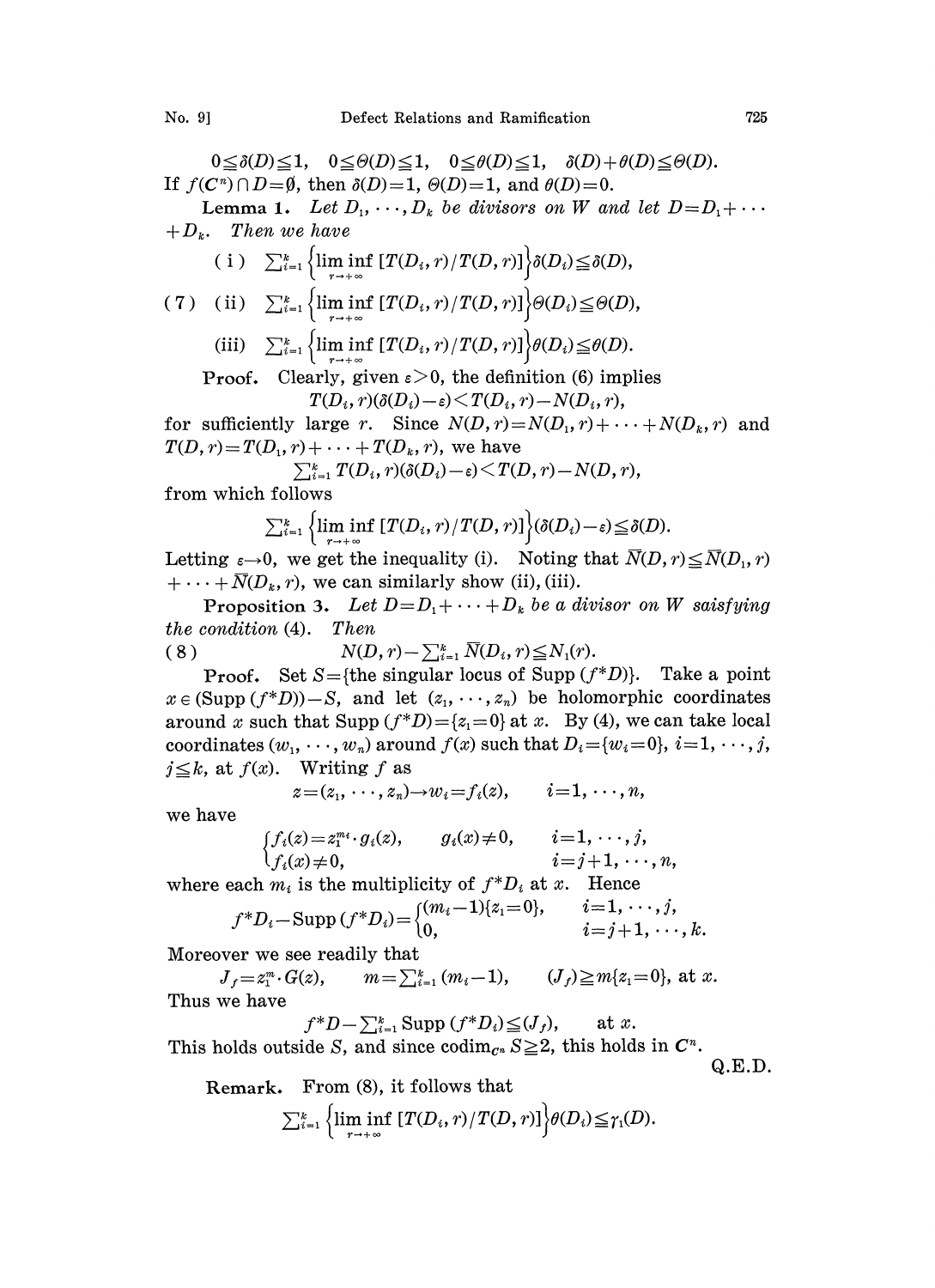726 **F. SAKAI** [Vol. 50,

In case  $n=1$ , we have  $N(D, r)-\overline{N}(D, r)=N_1(r)$ , which implies that  $\theta(D)$  $=\gamma_1(D)$ .

Theorem 3 (Defect relations). Let  $D_1, \dots, D_k$  be non-singular divisors on W such that  $D=D_1+\cdots+D_k$  has only normal crossings. Assume that there exist rational numbers  $q_0, \dots, q_k$  such that

 $\kappa (q_0K_w + \sum_{i=1}^k q_iD_i, W) = n.$ Let  $f: \mathbb{C}^n \to W$  be a non-degenerate holomorphic map. Then (i)  $\delta(D) + \gamma_1(D) \leq \limsup \left[-T(K_w, r)/T(D, r)\right],$ 

(9) (ii)  $\sum_{i=1}^k \left\{ \liminf_{r \to +\infty} [T(D_i, r)/T(D, r)] \right\} \Theta(D_i)$  $\leq$ lim sup  $[-T(K_w, r) / T(D, r)].$ 

Proof. Letting 
$$
L=q_0K_W+q_1[D_1]+\cdots+q_k[D_k]
$$
, we have, by (5),  $T(D,r)-N(D,r)+N_1(r) \leq -T(K_W,r)+O(\log T(L,r)),$ 

for  $r \notin E$ . Dividing this by  $T(D, r)$ , we obtain

(10)  $\delta(D) + \gamma_1(D) \leq (-T(K_w, r) / T(D, r)) + O((\log T(L, r)) / T(D, r)).$ On the other hand, in consequence of (2), given  $\varepsilon > 0$ , letting r large enough, we may assume that  $(\log T(L, r)) / T(L, r) \leq \varepsilon$ . Hence we get

 $\delta(D) + \gamma_1(D) \leq (-T(K_W, r) / T(D, r)) + (\varepsilon CT(L, r) / T(D, r)),$ 

where 
$$
C
$$
 is a constant. Note that

re C is a constant. Note that  
\n
$$
T(L,r)/T(D,r) = q_0(T(K_W,r)/T(D,r)) + \sum_{i=1}^k q_i(T(D_i,r)/T(D,r)),
$$
\n
$$
\leq q_0(T(K_W,r)/T(D,r)) + q,
$$

where  $q = q_0 + \cdots + q_k$ . Therefore

$$
\delta(D) + \gamma_1(D) \leq (1 - \varepsilon C q_0)(-T(K_W, r)/T(D, r)) + \varepsilon C q,
$$
  
from which follows

$$
\delta(D) + \gamma_1(D) \leq (1 - \varepsilon C q_0) \left\{ \limsup_{r \to +\infty} \left[ -T(K_w, r) / T(D, r) \right] \right\} + \varepsilon C q.
$$

Taking the limit as  $\varepsilon \rightarrow 0$ , we obtain the inequality (i).

Combining (10) with (8), we get similarly  
\n(11) 
$$
\sum_{i=1}^{k} (T(D_i, r)/T(D, r))\Theta(D_i)
$$
\n
$$
\leq (-T(K_w, r)/T(D, r)) + (\epsilon CT(L, r)/T(D, r)),
$$

which proves the inequality (ii).

Corollary. If  $\kappa(D, W) = n$ , then the inequalities (9) hold. **Proof.** It suffices to put  $q_0=0, q_i=1, i=1, \dots, k$ .

Corollary. If  $\kappa(K_W+D, W)=n$ , then the inequalities (9) hold. Corollary (cf. [1], [3], [8]). If  $\kappa(K_w+D, W)=n$ , then  $f(C^n) \cap D \neq \emptyset$ .

Example 1. Let  $W = P_n$  and let  $D_i$  be a hypersurface of degree  $d_i$ , respectively, for  $i=1, \dots, k$ . Assume that  $D=D_1+\cdots+D_k$  satisfies the condition (4). Let H be the hyperplane bundle. Since  $K_{P_n}$  $= -(n+1)H$ ,  $[D_i] = d_i H$ , we get

 $-T(K_{P_n}, r)/T(D, r) = (n+1)/d, \quad T(D_i, r)/T(D, r) = d_i/d, \quad d = \sum_{i=1}^k d_i.$ Hence we obtain

ence we optain<br>  $\sum_{i=1}^k d_i \delta(D_i) \leq n+1$ ,  $\sum_{i=1}^k d_i \Theta(D_i) \leq n+1$ ,  $\sum_{i=1}^k d_i \Theta(D_i) \leq n+1$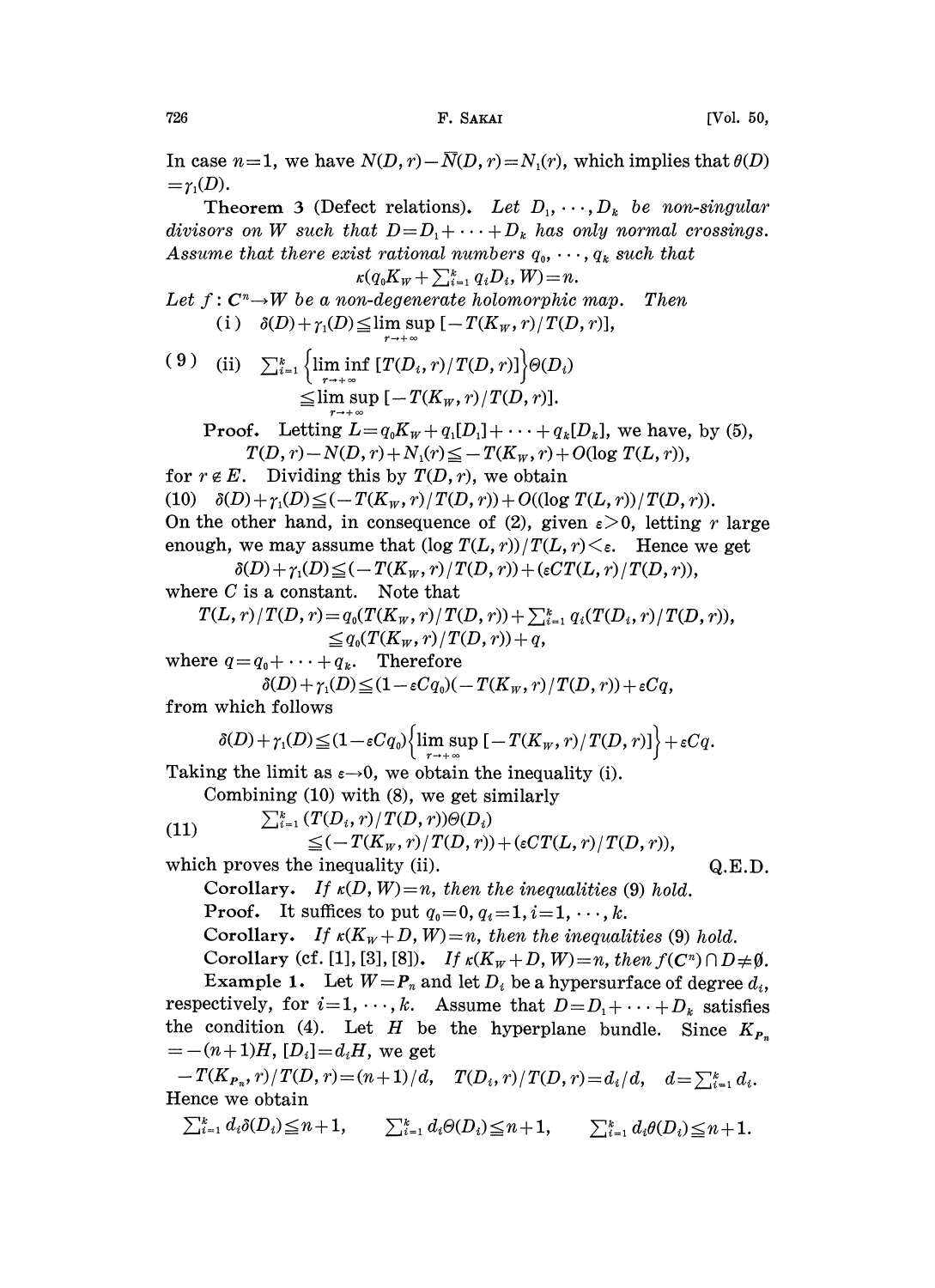4. Let D be an irreducible divisor on W and  $f: C<sup>n</sup> \to W$  a holomorphic map such that  $f(C^n) \not\subset D$ . We write  $f^*D = \sum_s m_s Z_s$ , with  $Z_s$ irreducible. We say that  $f$  is ramified over  $D$  with multiplicity at least e if  $m_s \geq e$  holds for all s.

Lemma 2. If f is ramified over  $D$  with multiplicity at least  $e$ , then we have

$$
\Theta(D) \geq 1 - (1/e).
$$

Proof. Since

 $f^*D=\sum_s m_s Z_s \geq e(\sum_s Z_s)=e$  (Supp  $(f^*D)$ ),

we get

$$
N(D, r) \geq e\overline{N}(D, r).
$$

Using this inequality and (1), we obtain

$$
1 - (\overline{N}(D, r)/T(D, r)) \ge 1 - (N(D, r)/eT(D, r))
$$
  
\n
$$
\ge 1 - (1/e).
$$
 Q.E.D.

Theorem 4 (Theorem 1 in [8])\*). Let  $D_1, \dots, D_k$  be non-singular divisors on W such that  $D=D_1+\cdots+D_k$  has only normal crossings. Let  $f: C^n \rightarrow W$  be a non-degenerate holomorphic map which is ramified over  $D_i$  with multiplicity at least  $e_i$ , respectively. Then<br>  $\kappa(K_w + \sum_{i=1}^k (1-(1/e_i))D_i, W) \leq n$ .<br>  $D_{i} \cos \theta = \frac{1}{2} \pi \frac{1}{L} + \frac{1}{L} + \frac{1}{L} \frac{(1-(1/e_i))D_i}{(1-(1/e_i))D_i}$ 

**Proof.** Let  $L=K_W+(1-(1/e_1))[D_1]+\cdots+(1-(1/e_k))[D_k]$ . Assume that  $\kappa(L, W) = n$ . Using (11) and (12), we have

 $T(L, r)/T(D, r) \leq \varepsilon CT(L, r)/T(D, r),$ 

for large  $r \notin E$ . From this and (3), it follows that

$$
0 \leq (1 - \varepsilon C)(T(L, r)/T(D, r)) \leq 0,
$$

for sufficiently small  $\varepsilon$  and for large  $r \notin E$ . This is a contradiction.

Q.E.D.

Example 2. Let  $D_1, \dots, D_k$  be as in Example 1. Suppose that a non-degenerate holomorphic map  $f: C^n \rightarrow P_n$  is ramified over each  $D_i$ with multiplicity at least  $e_i$ . Then multiplicity at least  $e_i$ . Then<br>  $\sum_{i=1}^k d_i (1 - (1/e_i)) \leq n+1$ .<br>
Remark. Shiffman [9] proved the second main theorem for

$$
\sum_{i=1}^k d_i (1 - (1/e_i)) \leq n+1.
$$

meromorphic maps. So the results in this paper are valid for meromorphic maps. As for the case in which  $D$  has more general singularities, see [8], [9].

## References

- [1] Carlson, J., and Griffiths, P.: A defect relation for holomorphic mappings between algebraic varieties. Ann. of Math., 95, 557-584 (1972).
- [2] Drouilhet, J.: Ramification and Unicity of Equidimensional Holomorphic Maps. Thesis, Rice University (1974).
- [3] Griffiths, P., and King, J.: Nevanlinna theory and holomorphic mappings between algebraic varieties. Acta Math., 130, 145-220 (1973).

<sup>\*)</sup> Drouilhet [2] has obtained a similar result independently.